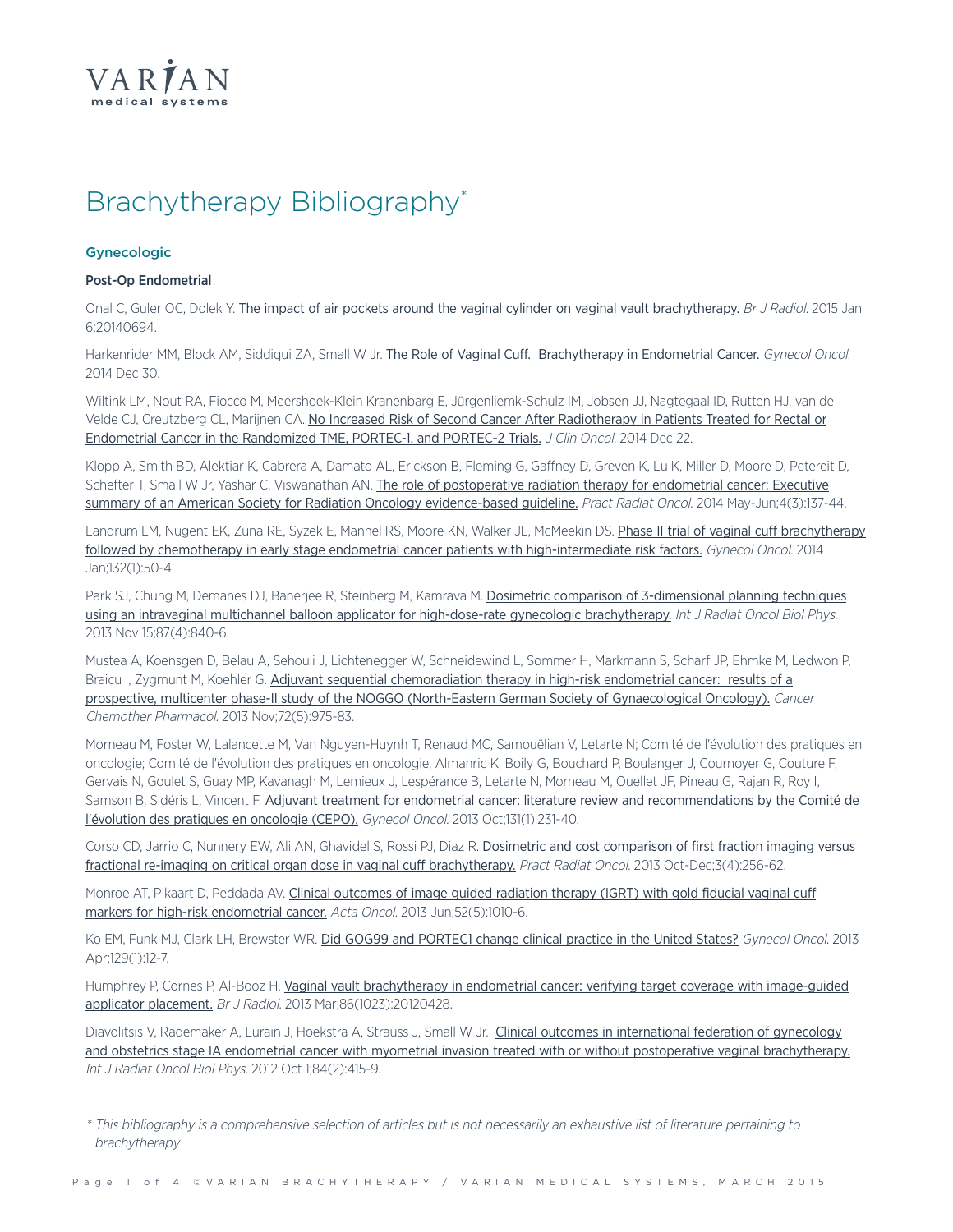Kim H, Kim H, Houser C, Beriwal S. Is there any advantage to [three-dimensional](http://www.ncbi.nlm.nih.gov/pubmed/22301073) planning for vaginal cuff brachytherapy? Brachytherapy. 2012 Sep-Oct;11(5):398-401.

Sorbe BG, Horvath G, Andersson H, Boman K, Lundgren C, Pettersson B. External pelvic and vaginal [irradiation](http://www.ncbi.nlm.nih.gov/pubmed/22864336) versus vaginal irradiation alone as postoperative therapy in medium-risk endometrial carcinoma: a prospective, randomized [study—quality-of-life](http://www.ncbi.nlm.nih.gov/pubmed/22864336) [analysis.](http://www.ncbi.nlm.nih.gov/pubmed/22864336) Int J Gynecol Cancer. 2012 Sep;22(7):1281-8.

Nout RA, Putter H, Jürgenliemk-Schulz IM, Jobsen JJ, Lutgens LC, van der Steen-Banasik EM, Mens JW, Slot A, Stenfert Kroese MC, Nijman HW, van de Poll-Franse LV, Creutzberg CL. Five-year quality of life of [endometrial](http://www.ncbi.nlm.nih.gov/pubmed/22176868) cancer patients treated in the randomised Post Operative Radiation Therapy in Endometrial Cancer [\(PORTEC-2\)](http://www.ncbi.nlm.nih.gov/pubmed/22176868) trial and comparison with norm data. Eur J Cancer. 2012 Jul;48(11):1638-48.

## **Cervix**

Vargo JA, Beriwal S. Image-based [brachytherapy](http://www.ncbi.nlm.nih.gov/pubmed/25493230) for cervical cancer. World J Clin Oncol. 2014 Dec 10;5(5):921-30.

Otahal B, Dolezel M, Cvek J, Simetka O, Klat J, Knybel L, Molenda L, Skacelikova E, Hlavka A, Feltl D. Dosimetric [comparison](http://www.oncology-and-radiotherapy.com/article/S1507-1367(14)00058-3/abstract) of MRIbased HDR brachytherapy and stereotactic radiotherapy in patients with advanced cervical cancer: A virtual [brachytherapy](http://www.oncology-and-radiotherapy.com/article/S1507-1367(14)00058-3/abstract) study. Rep Pract Oncol Radiother. 2014 May 1;19(6):399-404.

Petric P, Hudej R, Hanuna O, Marolt P, Al-Hammadi NM, Riyas MP, Segedin B. MRI-assisted cervix cancer [brachytherapy](http://www.ncbi.nlm.nih.gov/pubmed/25177244) pre-planning, based on application in paracervical [anaesthesia:](http://www.ncbi.nlm.nih.gov/pubmed/25177244) final report. Radiol Oncol. 2014 Jul 10;48(3):293-300.

Kharofa J, Morrow N, Kelly T, Rownd J, Paulson E, Rader J, Uyar D, Bradley W, Erickson B. 3-T MRI-based adaptive [brachytherapy](http://www.brachyjournal.com/article/S1538-4721(14)00504-2/abstract) for cervix cancer: treatment technique and initial clinical [outcomes.](http://www.brachyjournal.com/article/S1538-4721(14)00504-2/abstract) Brachytherapy. 2014 Jul-Aug;13(4):319-25.

Tanderup K, Viswanathan AN, Kirisits C, Frank SJ. Magnetic resonance image guided [brachytherapy.](http://www.ncbi.nlm.nih.gov/pubmed/24931089) Semin Radiat Oncol. 2014 Jul;24(3):181-91.

Mazeron R, Kamsu Kom L, Rivin del Campo E, Dumas I, Farha G, Champoudry J, Chargari C, Martinetti F, Lefkopoulos D, Haie-Meder C. Comparison between the ICRU rectal point and modern volumetric parameters in [brachytherapy](http://www.ncbi.nlm.nih.gov/pubmed/24751222) for locally advanced cervical [cancer.](http://www.ncbi.nlm.nih.gov/pubmed/24751222) Cancer Radiother. 2014 Jun;18(3):177-82.

Gaudet M, Lim P, Yuen C, Zhang S, Spadinger I, Dubash R, Aquino-Parsons C. [Comparative](http://www.ncbi.nlm.nih.gov/pubmed/24480263) analysis of rectal dose parameters in image-guided [high-dose-rate](http://www.ncbi.nlm.nih.gov/pubmed/24480263) brachytherapy for cervical cancer with and without a rectal retractor. Brachytherapy. 2014 May-Jun;13(3):257-62.

Dempsey C, Arm J, Best L, Govindarajulu G, Capp A, O'Brien P. Optimal single 3T MR imaging sequence for HDR [brachytherapy](http://www.ncbi.nlm.nih.gov/pmc/articles/PMC4003427/) of [cervical](http://www.ncbi.nlm.nih.gov/pmc/articles/PMC4003427/) cancer. J Contemp Brachytherapy. 2014 Mar;6(1):3-9.

Hashim N, Jamalludin Z, Ung NM, Ho GF, Malik RA, Phua VC. CT based [3-dimensional](http://www.ncbi.nlm.nih.gov/pubmed/25040985) treatment planning of intracavitary [brachytherapy](http://www.ncbi.nlm.nih.gov/pubmed/25040985) for cancer of the cervix: comparison between dose-volume histograms and ICRU point doses to the rectum and [bladder.](http://www.ncbi.nlm.nih.gov/pubmed/25040985) Asian Pac J Cancer Prev. 2014;15(13):5259-64.

Madan R, Pathy S, Subramani V, Sharma S, Mohanti BK, Chander S, Thulkar S, Kumar L, Dadhwal V. [Comparative](http://www.ncbi.nlm.nih.gov/pubmed/24969909) evaluation of twodimensional radiography and three dimensional computed tomography based dose-volume parameters for [high-dose-rate](http://www.ncbi.nlm.nih.gov/pubmed/24969909) intracavitary [brachytherapy](http://www.ncbi.nlm.nih.gov/pubmed/24969909) of cervical cancer: a prospective study. Asian Pac J Cancer Prev. 2014;15(11):4717-21.

Chakraborty S, Patel FD, Patil VM, Oinam AS, Sharma SC. Magnitude and Implications of [Interfraction](http://www.ncbi.nlm.nih.gov/pubmed/24693451) Variations in Organ Doses during High Dose Rate [Brachytherapy](http://www.ncbi.nlm.nih.gov/pubmed/24693451) of Cervix Cancer: A CT Based Planning Study. ISRN Oncol. 2014 Feb 3;2014:687365.

Hegazy N, Pötter R, Kirisits C, Berger D, Federico M, Sturdza A, Nesvacil N. High-risk clinical target volume [delineation](http://www.ncbi.nlm.nih.gov/pubmed/23905674) in CT-guided cervical cancer brachytherapy: impact of information from FIGO stage with or without systematic inclusion of 3D [documentation](http://www.ncbi.nlm.nih.gov/pubmed/23905674) of clinical [gynecological](http://www.ncbi.nlm.nih.gov/pubmed/23905674) examination. Acta Oncol. 2013 Oct;52(7):1345-52.

Awunor OA, Dixon B, Walker C. Direct [reconstruction](http://www.ncbi.nlm.nih.gov/pubmed/23603854) and associated uncertainties of 192Ir source dwell positions in ring applicators using gafchromic film in the treatment planning of HDR [brachytherapy](http://www.ncbi.nlm.nih.gov/pubmed/23603854) cervix patients. Phys Med Biol. 2013 May 21;58(10):3207-25.

Lang S, Nesvacil N, Kirisits C, Georg P, Dimopoulos JC, Federico M, Pötter R. Uncertainty analysis for 3D [image-based](http://www.ncbi.nlm.nih.gov/pubmed/23541645) cervix cancer brachytherapy by repetitive MR imaging: assessment of [DVH-variations](http://www.ncbi.nlm.nih.gov/pubmed/23541645) between two HDR fractions within one applicator insertion and their clinical [relevance.](http://www.ncbi.nlm.nih.gov/pubmed/23541645) Radiother Oncol. 2013 Apr;107(1):26-31.

Tanderup K, Nesvacil N, Pötter R, Kirisits C. Uncertainties in image guided adaptive cervix cancer [brachytherapy:](http://www.ncbi.nlm.nih.gov/pubmed/23541642) impact on planning and [prescription.](http://www.ncbi.nlm.nih.gov/pubmed/23541642) Radiother Oncol. 2013 Apr;107(1):1-5.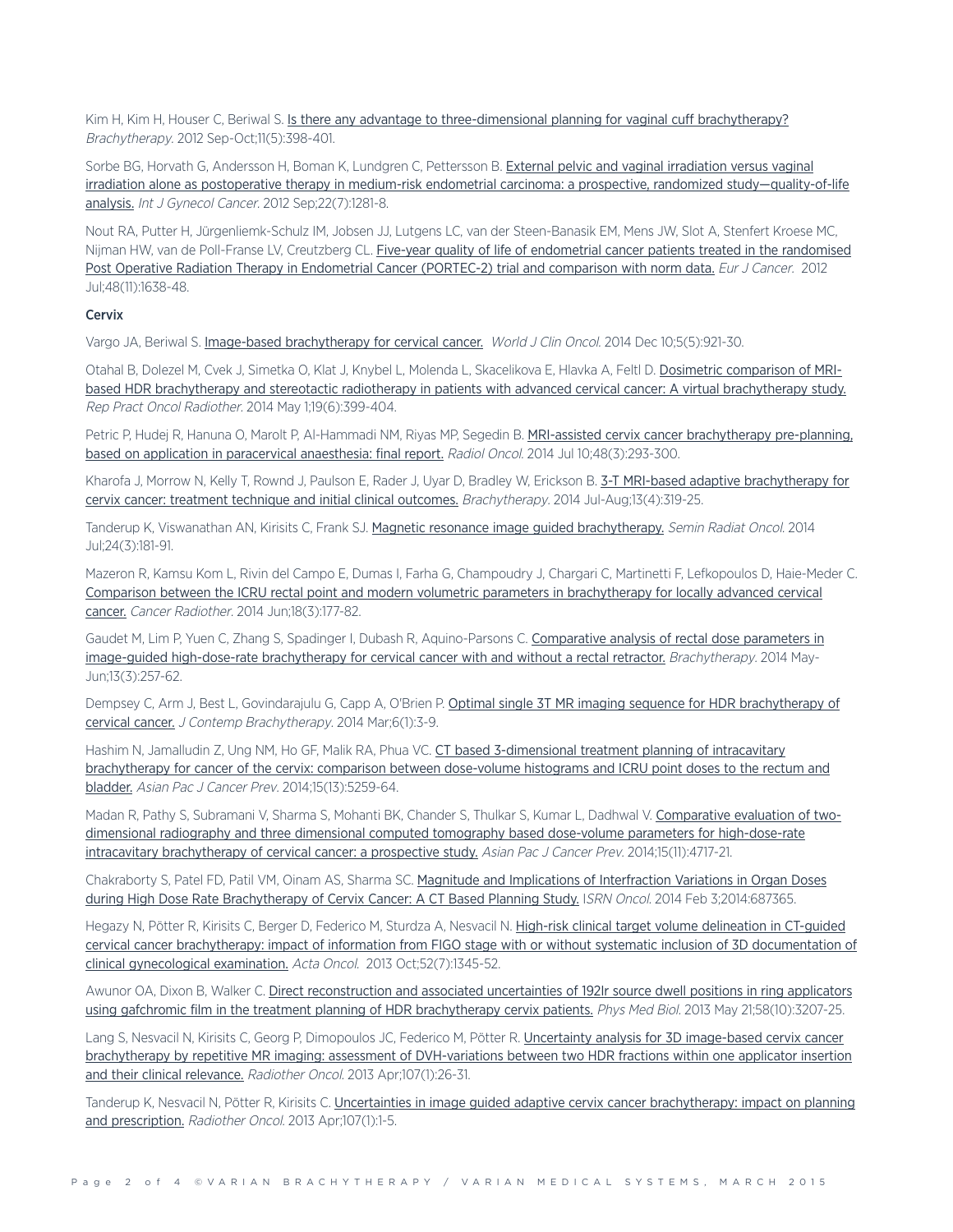Petrič P, Hudej R, Rogelj P, Blas M, Tanderup K, Fidarova E, Kirisits C, Berger D, Dimopoulos JC, Pötter R, Hellebust TP. [Uncertainties](http://www.ncbi.nlm.nih.gov/pubmed/23453539) of target volume delineation in MRI guided adaptive brachytherapy of cervix cancer: a [multi-institutional](http://www.ncbi.nlm.nih.gov/pubmed/23453539) study. Radiother Oncol. 2013 Apr;107(1):6-12.

Nesvacil N, Pötter R, Sturdza A, Hegazy N, Federico M, Kirisits C. Adaptive image guided [brachytherapy](http://www.ncbi.nlm.nih.gov/pubmed/23068712) for cervical cancer: a combined [MRI-/CT-planning](http://www.ncbi.nlm.nih.gov/pubmed/23068712) technique with MRI only at first fraction. Radiother Oncol. 2013 Apr;107(1):75-81.

Dolezel M, Odrazka K, Zizka J, Vanasek J, Kohlova T, Kroulik T, Spitzer D, Ryska P, Tichy M, Kostal M, Jalcova L. MRI-based [preplanning](http://www.ncbi.nlm.nih.gov/pubmed/22300570) using CT and MRI data fusion in patients with cervical cancer treated with 3D-based [brachytherapy:](http://www.ncbi.nlm.nih.gov/pubmed/22300570) feasibility and accuracy study. Int J Radiat Oncol Biol Phys. 2012 Sep 1;84(1):146-52.

Eipe N, Penning J, Boscariol R, Samant R, E C. Does multimodal analgesia [premedication](http://www.ncbi.nlm.nih.gov/pubmed/23061087) improve the management of carcinoma cervix [brachytherapy?](http://www.ncbi.nlm.nih.gov/pubmed/23061087) Pain Res Manag. 2012 Sep-Oct;17(5):353-4.

Petric P, Hudej R, Rogelj P, Blas M, Segedin B, Logar HB, Dimopoulos JC. [Comparison](http://www.ncbi.nlm.nih.gov/pubmed/23077463) of 3D MRI with high sampling efficiency and 2D multiplanar MRI for contouring in cervix cancer [brachytherapy.](http://www.ncbi.nlm.nih.gov/pubmed/23077463) Radiol Oncol. 2012 Sep;46(3):242-51.

Georg P, Pötter R, Georg D, Lang S, Dimopoulos JC, Sturdza AE, Berger D, Kirisits C, Dörr W. Dose effect [relationship](http://www.ncbi.nlm.nih.gov/pubmed/21345618) for late side effects of the rectum and urinary bladder in magnetic resonance image-guided adaptive cervix cancer [brachytherapy.](http://www.ncbi.nlm.nih.gov/pubmed/21345618) Int J Radiat Oncol Biol Phys. 2012 Feb 1;82(2):653-7.

Lee LJ, Das IJ, Higgins SA, Jhingran A, Small W Jr, Thomadsen B, Viswanathan AN, Wolfson A, Eifel P; American [Brachytherapy](http://www.ncbi.nlm.nih.gov/pubmed/22265438) Society. American [Brachytherapy](http://www.ncbi.nlm.nih.gov/pubmed/22265438) Society consensus guidelines for locally advanced carcinoma of the cervix. Part III: low-dose-rate and [pulsed-dose-rate](http://www.ncbi.nlm.nih.gov/pubmed/22265438) brachytherapy. Brachytherapy. 2012 Jan-Feb;11(1):53-7.

Viswanathan AN, Beriwal S, De Los Santos JF, Demanes DJ, Gaffney D, Hansen J, Jones E, Kirisits C, Thomadsen B, Erickson B; American [Brachytherapy](http://www.ncbi.nlm.nih.gov/pubmed/22265437) Society. American Brachytherapy Society consensus guidelines for locally advanced carcinoma of the cervix. Part II: high-dose-rate [brachytherapy.](http://www.ncbi.nlm.nih.gov/pubmed/22265437) Brachytherapy. 2012 Jan-Feb;11(1):47-52.

Viswanathan AN, Thomadsen B; American Brachytherapy Society Cervical Cancer [Recommendations](http://www.ncbi.nlm.nih.gov/pubmed/22265436) Committee; American Brachytherapy Society. American [Brachytherapy](http://www.ncbi.nlm.nih.gov/pubmed/22265436) Society consensus guidelines for locally advanced carcinoma of the cervix. Part I: general [principles.](http://www.ncbi.nlm.nih.gov/pubmed/22265436) Brachytherapy. 2012 Jan-Feb;11(1):33-46.

Georg P, Lang S, Dimopoulos JC, Dörr W, Sturdza AE, Berger D, Georg D, Kirisits C, Pötter R. [Dose-volume](http://www.ncbi.nlm.nih.gov/pubmed/20385450) histogram parameters and late side effects in magnetic resonance image-guided adaptive cervical cancer [brachytherapy.](http://www.ncbi.nlm.nih.gov/pubmed/20385450) Int J Radiat Oncol Biol Phys. 2011 Feb 1;79(2):356-62.

Haie-Meder C, Mazeron R, Magné N. Clinical evidence on PET-CT for radiation therapy planning in cervix and [endometrial](http://www.ncbi.nlm.nih.gov/pubmed/20709417) cancers. Radiother Oncol. 2010 Sep;96(3):351-5.

Van Dyk S, Byram D, Bernshaw D. Use of 3D imaging and awareness of GEC-ESTRO [recommendations](http://www.ncbi.nlm.nih.gov/pubmed/20718920) for cervix cancer [brachytherapy](http://www.ncbi.nlm.nih.gov/pubmed/20718920) throughout Australia and New Zealand. J Med Imaging Radiat Oncol. 2010 Aug;54(4):383-7.

Hellebust TP, Kirisits C, Berger D, Pérez-Calatayud J, De Brabandere M, De Leeuw A, Dumas I, Hudej R, Lowe G, Wills R, Tanderup K; Gynaecological (GYN) GEC-ESTRO Working Group. [Recommendations](http://www.ncbi.nlm.nih.gov/pubmed/20663578) from Gynaecological (GYN) GEC-ESTRO Working Group: considerations and pitfalls in [commissioning](http://www.ncbi.nlm.nih.gov/pubmed/20663578) and applicator reconstruction in 3D image-based treatment planning of cervix cancer [brachytherapy.](http://www.ncbi.nlm.nih.gov/pubmed/20663578) Radiother Oncol. 2010 Aug;96(2):153-60.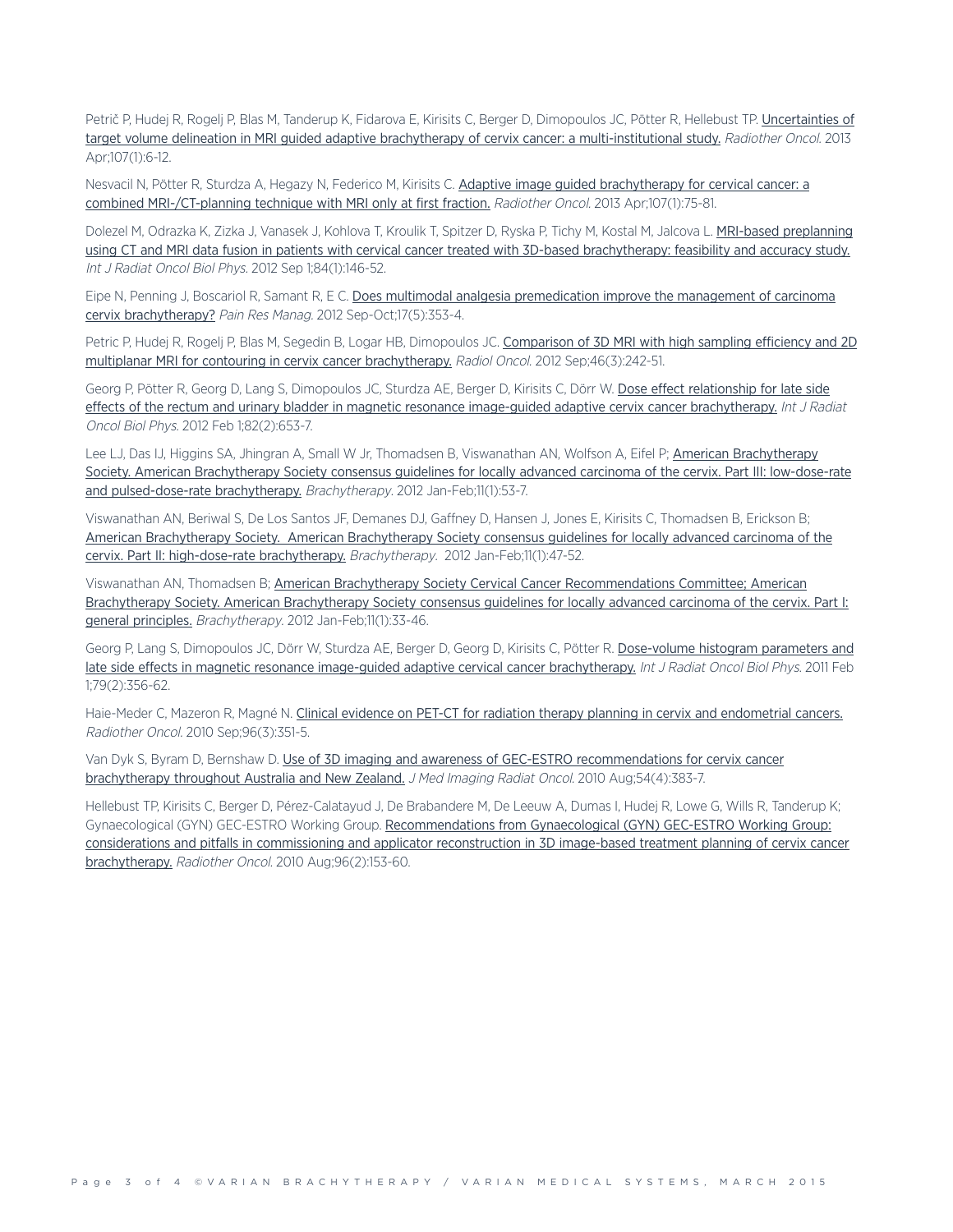## VARIAN A partner for life medical systems

© 2015 Varian Medical Systems, Inc. All rights reserved. Varian, and Varian Medical Systems are registered trademarks of Varian Medical Systems, Inc.

## Intended Use Summary

Varian Medical Systems' software, afterloaders, and applicators are intended to provide radiotherapy for lesions, tumors, and conditions anywhere in the body where radiation treatment is indicated.

### **Safety**

Radiation treatments may cause side effects varying with the part of the body being treated. This may include, but not be limited to irritation to the mouth, respiratory system, digestive system, genitourinary system, fatigue, nausea, skin irritation, and hair loss. In a minority of patients, side effects can be severe. Typically, the side effects are temporary. Radiation treatment is not appropriate for all cancers. Treatment sessions may vary in complexity and time. Side effects of applicator placement and/or implantation may occur. These side effects may include, but are not limited to, localized discomfort, bleeding, and infection or other localized side effects based on the location the applicator is placed. Patients should discuss the treatment and side effects with their physicians before starting.

## Medical Advice Disclaimer

Varian as a medical device manufacturer cannot and does not recommend specific treatment approaches. Individual treatment results may vary.

RAD 4251 03/2015 (500)

## USA Headquarters, California

Varian Medical Systems Palo Alto, CA Tel: 650.424.5700 800.544.4636 Fax: 650.493.5637 varian.com

Varian Medical Systems International AG Cham, Switzerland Tel: 41.41.749.8844 Fax: 41.41.749.8899 email: info.europe@varian.com

## Headquarters Europe, Eastern Europe, Africa, Middle & Near East